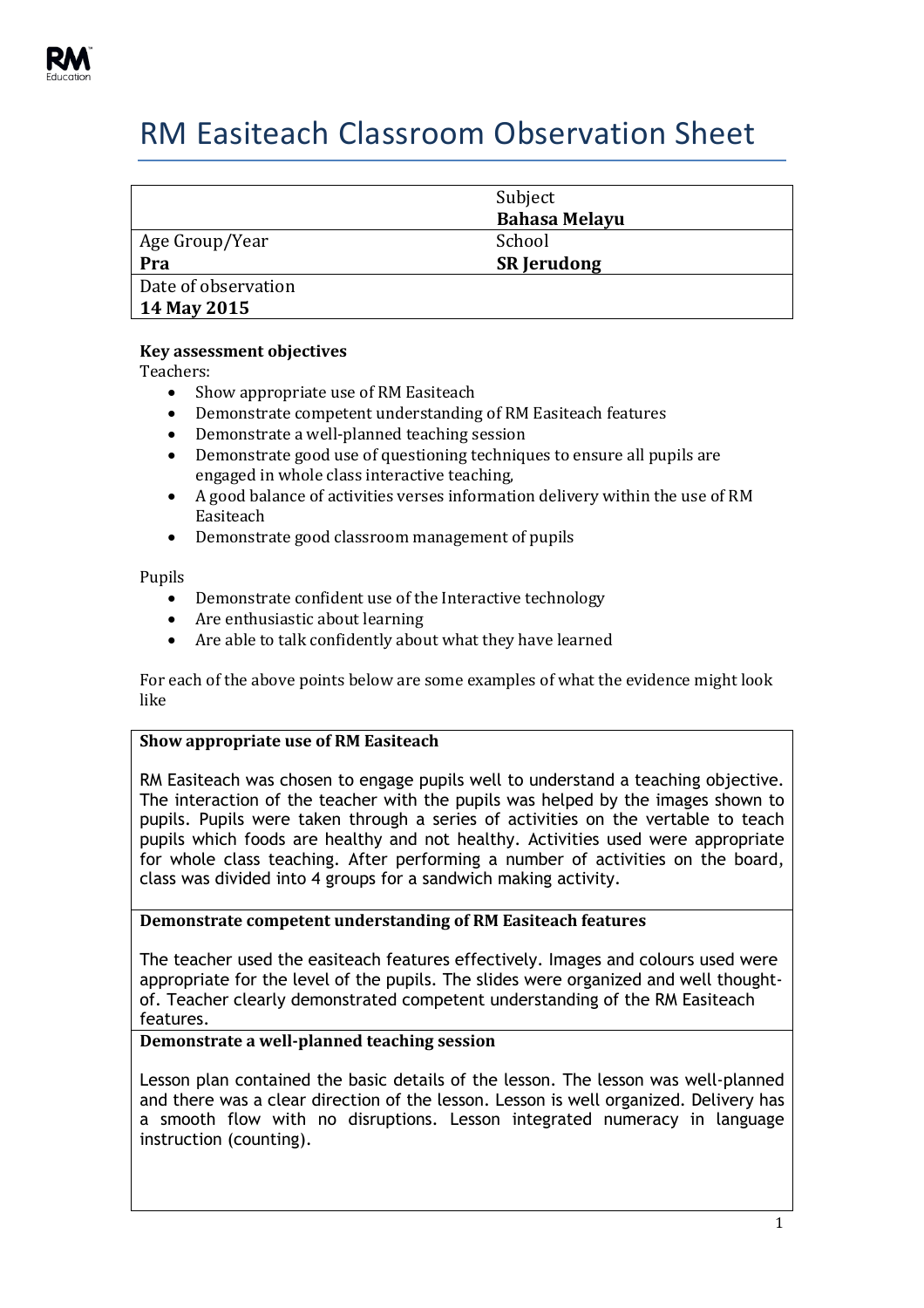

Aside from the whole class activities, the pupils were also engaged in a group activity where they had to make an actual sandwich. Teacher was able to bring learning to real life by making them prepare their own sandwich using the ingredients she has provided them.

## **Demonstrate good use of questioning techniques to ensure all pupils are engaged in whole class interactive teaching**

Teacher was able to engage the pupils from the very start by asking good questions. Pupils were actively responding to the questions and didn't need to be led through a pre-determined path. Teacher made good use of images to get pupils to think and analyse them.

Pupils were allowed to fail in a supportive atmosphere. The children were involved in the process of checking and correcting the answers.

# **A good balance of activities verses information delivery within the RM Easiteach**

Student-centered use of board for most of lesson. Numerous students have multiple opportunities to interact with board manipulating objects/completing activities. While some slides only contained images, it used by the teacher to interact with the pupils well.

# **Good classroom management of pupils**



The teacher called pupils who will be participating upon raising their hands. There was no dull time since everyone wanted to participate. Teacher was able to keep the pupils on-task. She was able to arrange the classroom materials and resources to effectively facilitate group and individual activities.

# **Pupils demonstrate confident use of the Interactive technology**

Pupils were amazing in using the pen. No one in the class had difficulties in using the pen on the board.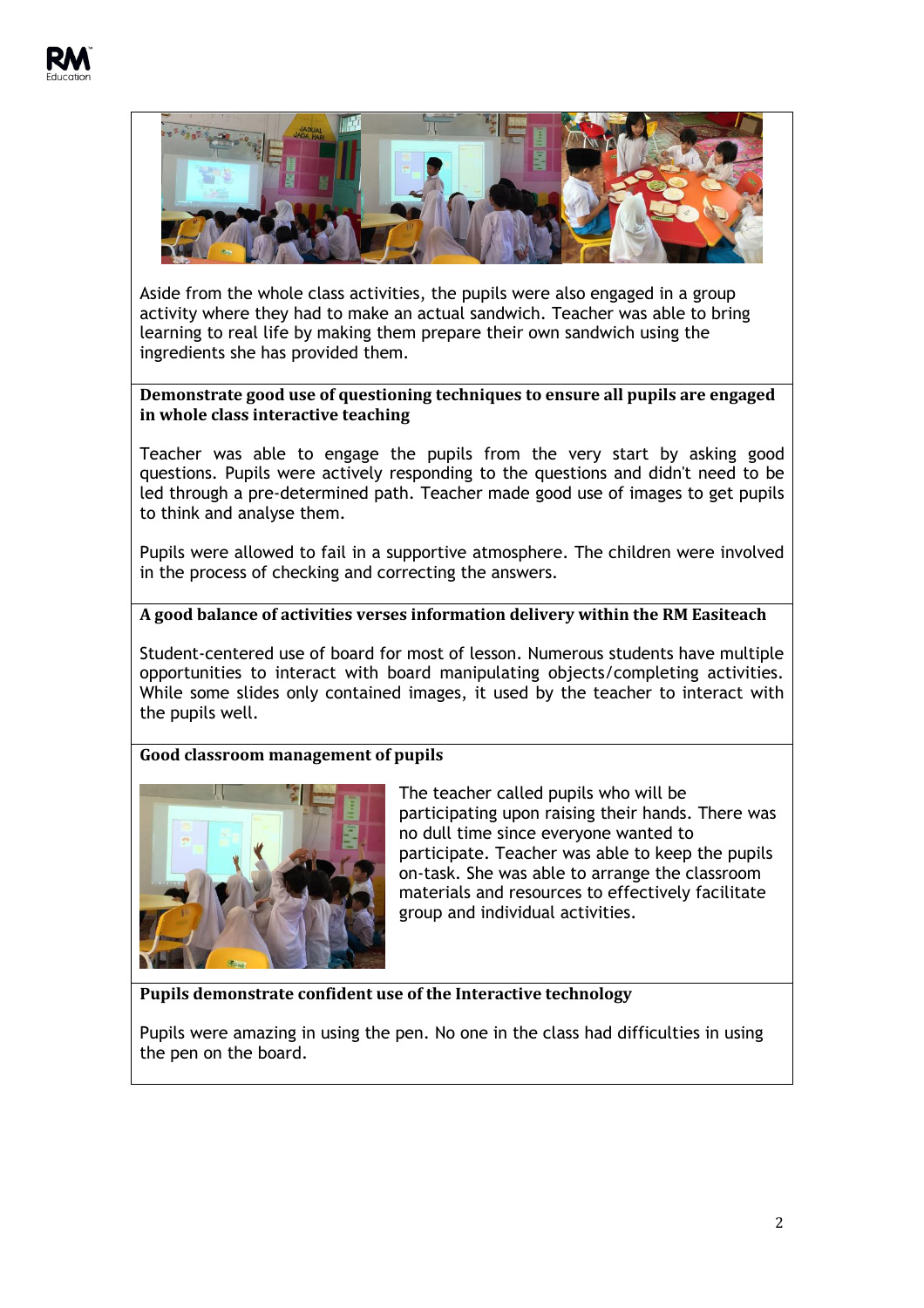



**Pupils are enthusiastic about learning**

Pupils showed clear enthusiasm for participating in the series of activities. They were all excited to come to the board and use the pen. The class was excited all throughout the lesson. From the Easiteach activities to the sandwich making activity, they were very active and participative.

## **Pupils are able to talk confidently about what they have learned**

The pupils were able to confidently and correctly answer teacher's questions. They were also able to perform the individual task the teacher asked them to do for the session. They clearly had fun making their sandwiches.



#### **Tutor comments**

- The teacher modeled effective and excellent use of the interactive technologies. Throughout the lesson, the she was able to demonstrate the following:
	- o foster a warm, attractive, inviting, and supportive classroom environment
	- $\circ$  supportive and nurturing while still expecting much from all students
	- $\circ$  ensure pupils' learning by acting as a guide and a leader
	- o engage and maintain pupils in active learning
- The teacher revealed a good sense of what interactive learning is all about. She used the board confidently and was able to engage the children and was conscious to involve all the children in the learning, not just those on the board. The lesson was truly an enjoyable for the pupils.

## **Areas for development**

- In the pairing activity, lock the all objects to avoid accidentally moving them.
- Activity on page 6 could have been done before the pupils made sandwich to familiarize them with the ingredients.
- Continue designing interactive lessons and start sharing with other teachers your knowledge and skills on using interactive technologies.